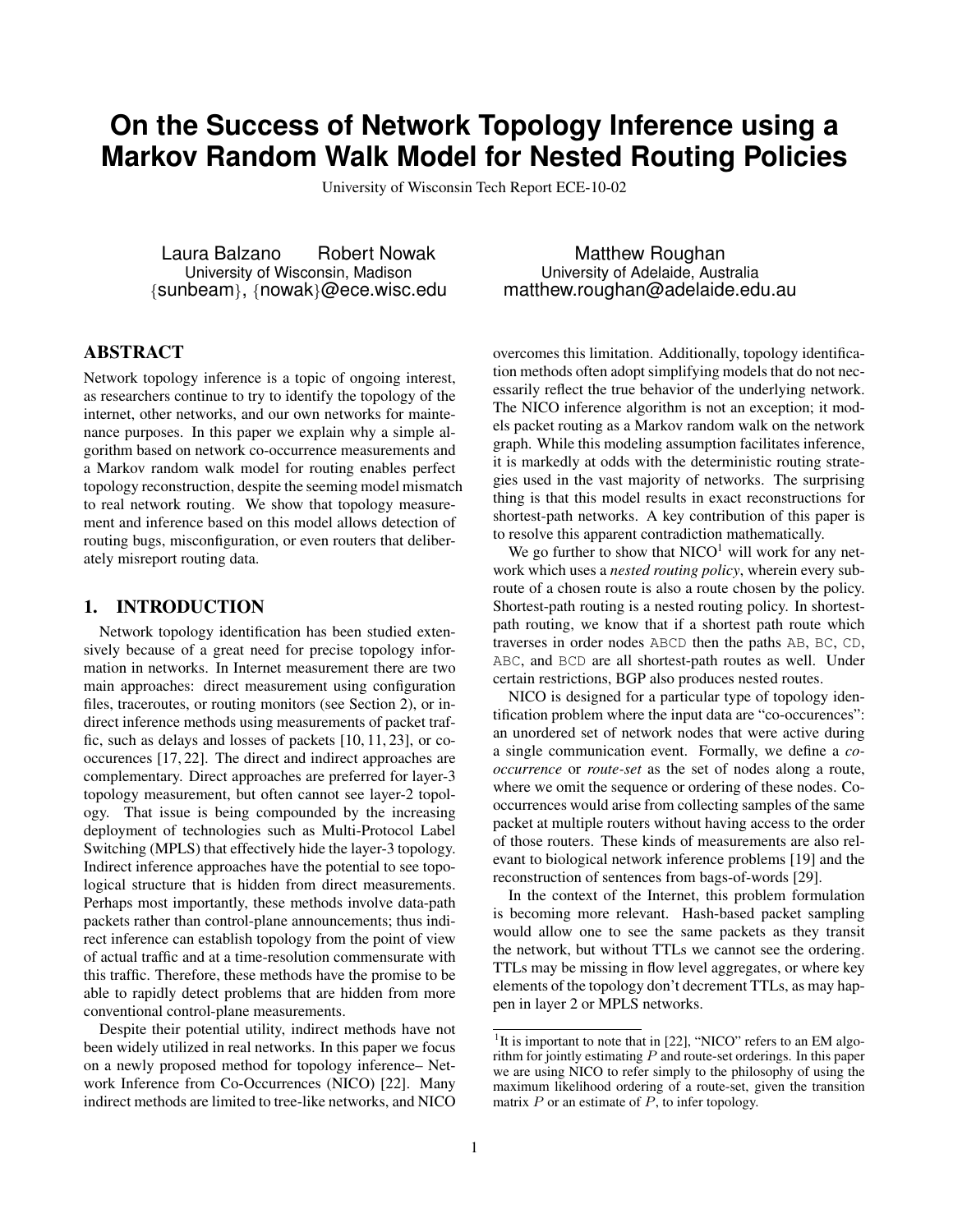NICO uses collections of co-occurrence measurements to construct the topology of the network. Reconstruction of the network is perfectusing these data. Even when the Markov random walk parameters are also estimated from the data, we demonstrate (Section 5.1) that NICO's topology estimate has 0% missing links and typically  $\langle 3\%$  false alarm links.

NICO can also be used to debug routing information. For instance, suppose a router claims that an ordered set of nodes ABCD is a route. The main result of this paper (Theorem 1) provides an immediate check whether the route is valid. Thus NICO could be used with multiple datasources, for instance BGP route announcements and AS-traceroutes [21], in order to detect prefix hijacking or other such divergences between data- and control-plane views of routes.

#### 2. BACKGROUND

It is tempting to think that a well organized network operator will "just know" her network topology. However, much of the work on topology measurement was pioneered by network operators. In the complex, dynamic IP environment it is critically important to measure your network.

There are two main streams of research on network topology measurements and inference. The first concerns direct measurements. There are several possible approaches:

- *configs*: Configuration files control most aspects of a router, and so contain much information about the IP layer, and can be used to extract topologies [12, 13, 20]. However, privileged access is required to obtain such files.
- *route monitors:* participate in the distributed computations of routing protocols to information about the network topology, examples being OSPF [25,26], IS-IS [1,15], and BGP [2, 3]. These data can provide up to date information, but are also limited by the degree of privilege of the observer and the number of viewpoints available.
- *traceroute:* is a standard tool for estimating routes through an IP network [8,9,16,27,28]. Well known problems (nonatomicity, aliasing, sampling bias, e.g., see [6, 18]) plague traceroute measurements.

Limitations of the above approaches are that they focus on the IP layer, and in the first two cases the methods are predicated on correct operation of the network protocols and routers, which may be what we wish to discover (e.g. two routing protocol outages that crashed large parts of major networks for hours are described in [4,5,24]). Moreover, the control plane and data plane can diverge substantially [7].

#### 2.1 Topology Identification using NICO

Indirect inference techniques don't use specific IP properties and thus have access to topological aspects that are hidden at layer 3. Most importantly, these methods involve data-path packets rather than control plane measurements; thus indirect inference can establish topology from the point of view of actual traffic.

The NICO approach [22] assumes that route-sets arose from a Markov random walk described by a node-to-node probability transition matrix  $P$ . Thus, the probability of a particular ordering of nodes is the product of the transition probabilities for that ordering, times the probability of starting at the initial node.

Using this model, and given a co-occurrence or route-set, we calculate a likelihood of each of the  $n!$  orderings, given P or an estimate of P. Then for our inferred topology, we insert edges into the graph using the one most likely ordering. If we repeat this process for many co-occurrence measurements, we will get a more and more complete picture of the graph.

As we readily acknowledge, no real network manages packet traffic according to a Markov random walk model. Yet, we show that the model allows us to correctly infer topology in shortest-path networks or other networks that have a nested routing policy. This apparent paradox is part of the reason NICO is an interesting approach.

#### 3. NOTATION

In this paper we consider a directed graph with no selfloops which represents a routing network:  $\mathcal{G} = (\mathcal{N}, \mathcal{E}),$ where the nodes of the graph  $N$  represent the set switches or routers in the network, and the edges of the graph  $\mathcal E$  represent the directed links between the routers in the network. We write the adjacency matrix of the graph A, where  $A_{ij} = 1$ iff  $(i, j) \in \mathcal{E}$ . We will talk of a network or a graph synonymously.

We define a path or route through either graph as a sequence of nodes connected by edges. Again we define a *route-set* or *co-occurrence* as the set of nodes along a route, where we omit the sequence or ordering of these nodes.

We define a link-route incidence matrix  $R^{(ij)}$  for the route between nodes  $(i, j)$ , which will be a  $N \times N$  binary matrix, where  $R_{km}^{(i,j)} = 1$  indicates that the nodes k, m occur in that sequence in the route between nodes  $i, j$ . If we take  $t_{ij}$  as the traffic from node  $i$  to node  $j$ , then the traffic weighted average of these matrices  $\sum_{ij} t_{ij} R^{(ij)} = D$ , a matrix of the link loads between nodes where there is a link.



Figure 1: Example network 1. The dashed line shows the route between A and B.

Figure 1 shows a simple example network with three nodes and directional link weights given. The shortest paths in this network are obvious, but shown in the figure for clear exposition. Given such a network and routing, and  $t_{ij} = 1$ for all node pairs, then an example of a link-route incidence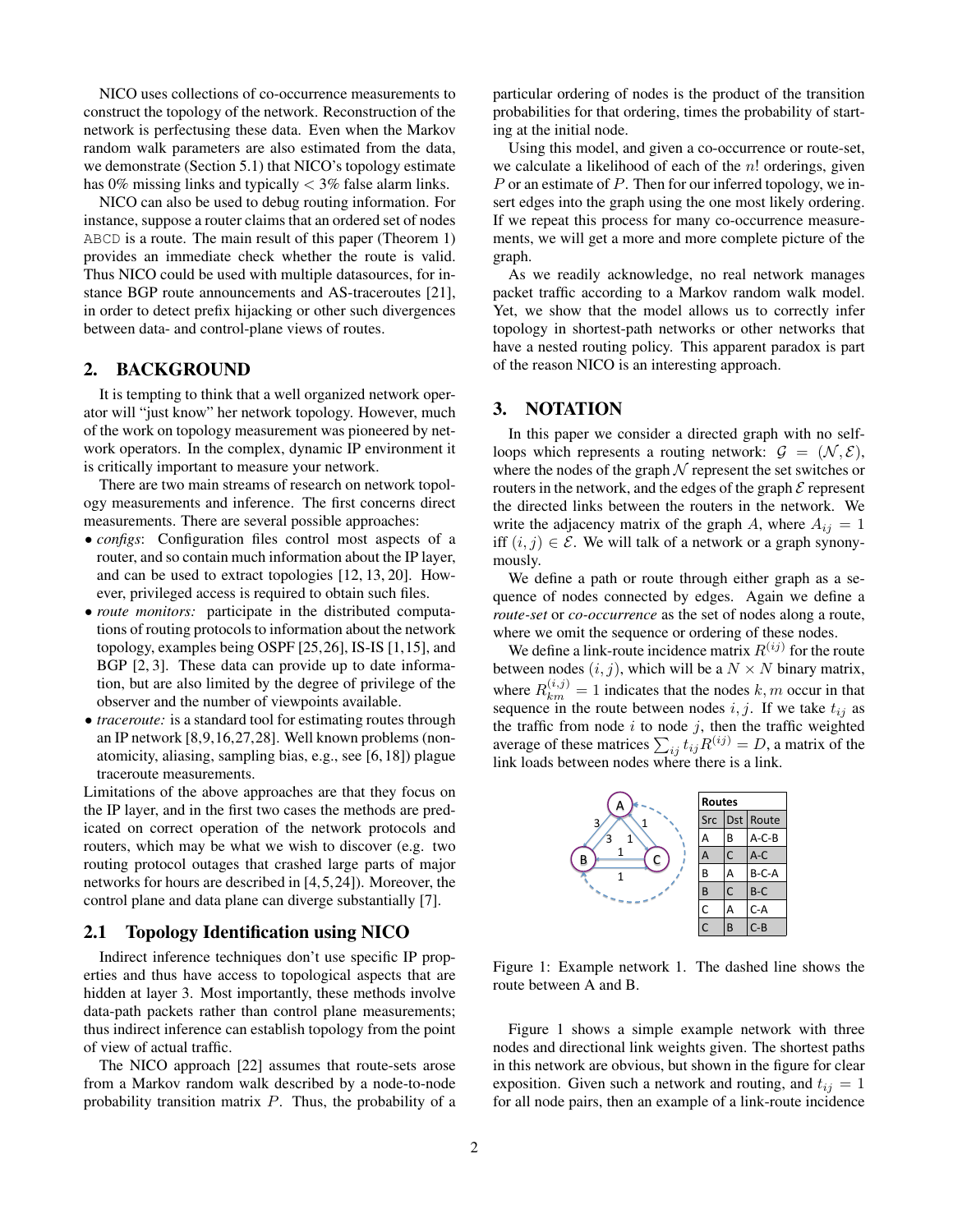matrix, and the link traffic matrix is

$$
R^{(AB)} = \begin{pmatrix} 0 & 0 & 1 \\ 0 & 0 & 0 \\ 0 & 1 & 0 \end{pmatrix}, \quad D = \begin{pmatrix} 0 & 0 & 2 \\ 0 & 0 & 2 \\ 2 & 2 & 0 \end{pmatrix},
$$

where  $d_{ij}$  denotes the number of times the link from i to j is used (replacing indices with their alphabetic equivalent).

From D we can derive a row-stochastic transition matrix P for the whole network by normalizing each row of the matrix (dividing each row by its sum). In the example shown in Figure 1

$$
P = \left(\begin{array}{ccc} 0 & 0 & 1 \\ 0 & 0 & 1 \\ 1/2 & 1/2 & 0 \end{array}\right),
$$

i.e. we create a Markov chain where the probability of going from node A to B (or vice versa) is zero (all packets from A or B goto C), but the probability of going from C to A and B are equal at 1/2.

We also use submatrices. For an unordered set of nodes  $X$ ,  $P_X$  indicates the submatrix which contains rows and columns of nodes in X. The permutation matrix  $\Pi_X$  is such that  $\Pi_X P_X \Pi_X^T$  is the submatrix of P containing the rows and columns associated with the nodes in  $X$ , permuted according to some conjectured ordering.

#### 4. THE PROBLEM AND ITS SOLUTION

Now we can precisely define the problem of interest: given an unordered node-set for some route across a network, and the matrix  $P$ , can we find the correct ordering for the route-set to reconstruct the original route? We call this the "route-ordering" problem, and it turns out the answer is yes with very general conditions. The correctly ordered route can then be used to reconstruct the topology. NICO [22] provides a mechanism to estimate  $P$ , but in this section we consider  $P$  to be known.

The following theorems depend on subsets of these three conditions, which we list together for exposition purposes.

- C1. The routers in the network of interest all use the same nested routing policy. A nested routing policy is one which will choose routes for which every subpath is also a chosen route.
- C2a. There are no Multiple Equal-Cost (MEC) paths in the network.
- C2b. If there are MEC paths in the network, the routing policy is shortest path and the path-cost metric is hop count. Ties must be broken in a deterministic way so that the routing remains nested.

**C3.** The first node in the true route is known. Denote it  $x_s$ .

Condition C1 is a familiar characteristic of shortest-path routing, summarized by saying "shortest paths are made up of shortest paths." However, nested routing is more general.

For instance, other types of routing such as  $n$ -stratified shortest paths (using distributive route map functions) can create nested routing policies [14].

Conditions C2a and C2b are alternative conditions. In what follows, when we refer to Condition C2, it means that either C2a or C2b must hold. Condition C3 is natural in many problems; we are often enquiring about a route between a particular source and destination.

We start by giving several interesting results which will pave the way and provide intuition for Theorem 1.

LEMMA 1. *Under C1 and C2a, for any set of correctly ordered nodes,*  $X_c = (x_1, \dots, x_n)$ *, the entries of the matrix*  $P_{x_ix_j}$  for  $j > i + 1$  will be zero.

Proof: We proceed by contradiction. Suppose that some entry  $P_{x_k x_l}$  is non-zero for  $l > k + 1$ . Recall that a nonzero value in the  $(x_k, x_l)^{th}$  entry of P implies that traffic flows from node  $x_k$  to node  $x_l$  in some route R. This in turn implies that the chosen routing path between  $x_k$  and  $x_l$  in route  $R$  is the direct link between them. But we assumed that  $X_c$  is correctly ordered according to the policy; so since in nested routing all sub-routes of  $X_c$  must also be routes chosen by the policy,  $(x_k, x_{k+1}, \ldots, x_l)$  must also be the chosen routing path from  $x_k$  to  $x_l$ . Since there are no paths of equal cost, this is a contradiction.

LEMMA 2. *Under C1 and C2b the conclusion of Lemma 1 holds.*

**Proof:** As in Lemma 1 suppose that some entry  $P_{x_kx_l}$ for  $l > k + 1$  is non-zero. Again,  $P_{x_k x_l} > 0$  implies that there is a direct link from  $k$  to  $l$ . C2b says that routing is done by minimum hop routing, and so the subroute  $(x_k, x_{k+1}, \dots, x_l)$  for  $l > k+1$  must cost more than the direct, single hop route  $(x_k, x_l)$ , which is a contradiction.

These lemmas prove a simple fact: the matrix  $P$  has zeros where there isn't a link (or the link is unutilized). In nested routing networks, the position of these zeros has structure we can leverage. Where we might naively try to check all  $n!$ permutations of the nodes on a route, instead, we can eliminate the vast majority because they have zero probability. The following results codify this intuition.

DEFINITION 1. *The* score *for an ordered route-set*  $X_o$  *is defined as*  $\prod_{(i,j)\in X_o} P_{ij}$ *.* 

In NICO, scores of this form are associated with likelihood functions of particular orderings, and have been used to decide which ordering to prefer. Ideally the highest score would indicate the correct ordering, though this does not hold in general for any routing procedure.

However, a zero score does mean that an ordering is impossible, and we shall exploit this fact in what follows.

LEMMA 3. *Assume C1 and C2, then any node permutation* Π *of co-occurence* X *with positive score will have ma* $t$ rix  $\Pi P_X \Pi^T$  in lower Hessenberg form with zeros on the *diagonal.*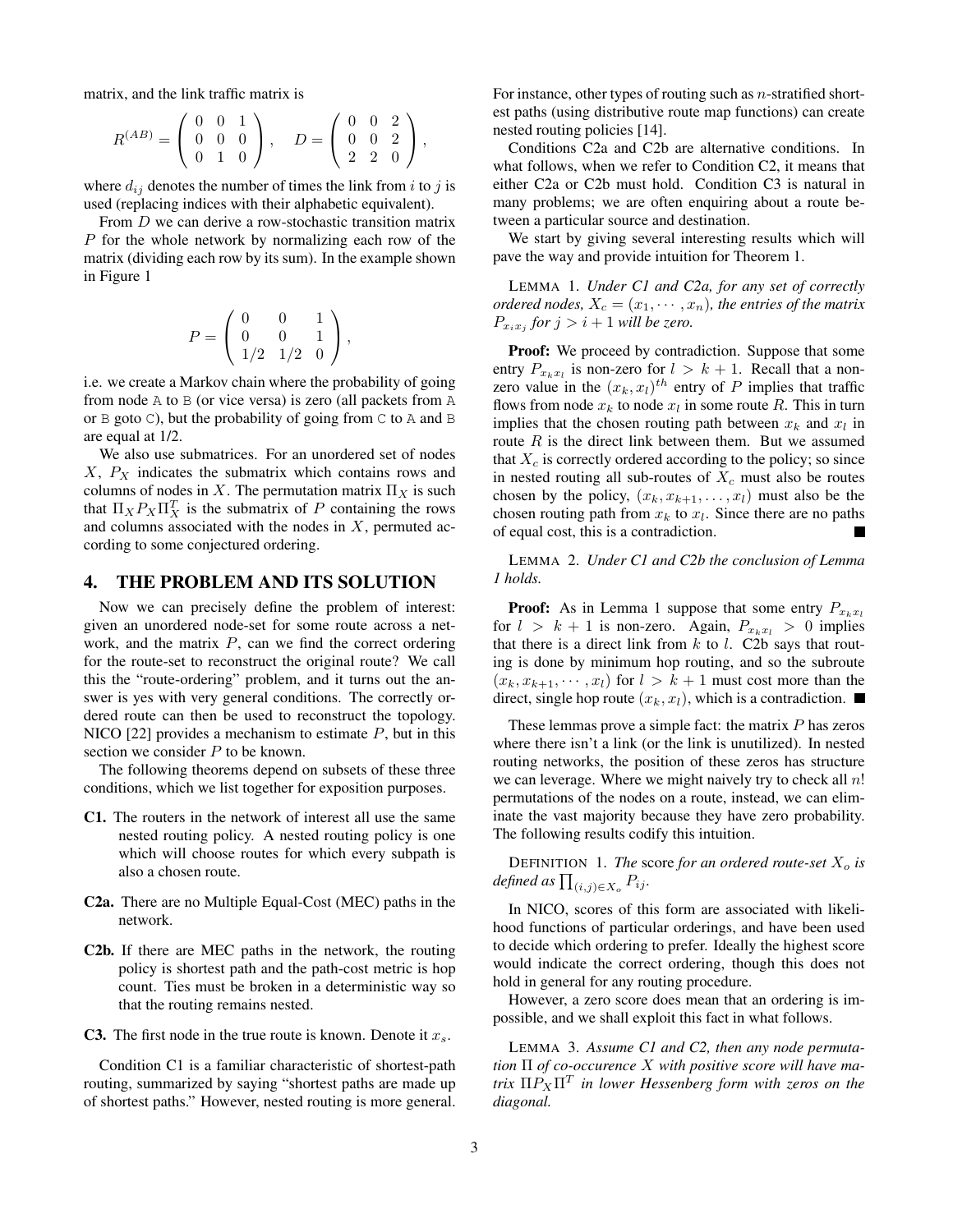Proof: Without loss of generality consider the set of nodes  $X = (1, 2, ..., n)$ . Take  $\tilde{P} = \Pi P_X \Pi^T$ , the permutation of  $P_X$  corresponding to a new ordering of  $X$ . Positive score for the ordering can only be attained when  $\ddot{P}_{ij} > 0$  for all  $(x_i, x_j)$  on the path. From Lemmas 1 and 2 we know that under conditions C1 and C2,  $\tilde{P}_{ij} > 0$  only if  $j > i + 1$ , and moreover  $\widetilde{P}_{ii} = 0$  for all i because there are no self-loops in the graph. This is the definition of a lower Hessenberg matrix with zeros on the diagonal.

The implication is that, for some permutation  $\Pi$ , if the matrix  $\Pi P_X \Pi^T$  is not lower Hessenberg, then the score of the ordering captured by Π is zero. We next consider the number of possible permutations resulting in a lower-Hessenberg matrix, and show that there are at most  $2^{n-1}$  possible orderings rather than the  $n!$  that we might naively expect.

 $LEMMA$  4. *Under C1 and C2, there are at most*  $2^{n-1}$ *permutations of a route-set*  $X = (x_1, \dots, x_n)$  *that have a non-zero score.*

**Proof:** From Lemma 3, any permutation with positive score must maintain that  $P_{x_ix_j}$  for  $j > i + 1$  will be zero. In general, an ordering  $X<sub>o</sub>$  may have a non-zero score only if  $j \leq i + 1$  and  $j \neq i$ , so either  $j = i + 1$ , i.e., j comes immediately after i, or  $j < i$ , so i comes after j. We can write these conditions as the following set of rules:

 $X_o$  either has  $x_1$  directly before  $x_2$ , OR  $x_1$  follows all nodes.

 $X<sub>o</sub>$  either has  $x<sub>2</sub>$  directly before  $x<sub>3</sub>$ , OR  $x<sub>2</sub>$  follows nodes  $x_3, \cdots, x_n$ . .

. .

 $X<sub>o</sub>$  either has node  $x<sub>n-1</sub>$  directly before node  $x<sub>n</sub>$ , OR  $x_{n-1}$  follows node  $x_n$ .

These rules are binary; there are  $2^{n-1}$  ways to follow the rules and construct a new ordering  $X<sub>o</sub>$ . Each choice will result in a unique ordering with possibly non-zero score, and all other permutations will have a zero score.

For an illustration of how the proof works, see Figure 2.

Now we have all the pieces to put together our main result, expressed in Theorem 1. We can see from the proof of Lemma 4 that adding condition C3 – knowledge of the source node – restricts the number of permutations with nonzero score to just one.

THEOREM 1. *Under assumptions C1-C3, and given a route-set*  $X = [x_1, \ldots, x_n]$ *, an ordering*  $\pi = [s, \ldots]$  *corresponds to an ordering for a correct route in the network if* and only if the score of the route  $\{x_{\pi(1)}, x_{\pi(2)}, \ldots, x_{\pi(n)}\}$ *according to the matrix P is nonzero.*

Proof: Certainly the forward direction holds: a correct ordering will correspond to a nonzero score according to P. For the other direction, since  $x_s$  must be at the beginning of the ordering, the binary choices in Lemma 4 are all decided; at no point can we put  $x_s$  after any other node. Thus there is only one choice, the ordering for the correct route. ■



Figure 2: Example showing that there are  $2^{n-1}$  possible reorderings of a given route-set.

Figure 2 illustrates the result – the only way to keep  $x_s =$ A at the first position is to follow the leftmost path.

COROLLARY 1. *Under assumptions C1-C3, and given an unordered route-set*  $X$ *, if there is only one row of*  $P_X$ *which has a single non-zero entry, then the corresponding node is the source node*  $x_s$  *and the correct ordering can immediately be identified.*

Proof: The proof comes directly from the proofs of Lemma 3 and Theorem 1.

Discussion: The results above are straightforward, but there is an intriguing duality which results. Consider a clique with unit weights. All the routes will consist of one hop paths, and the matrix  $P$  would have no zeros, so it will not help us with route-ordering. However, because the network is fully connected, all route-sets will have a single pair of nodes, and so the correct ordering is obvious. As the paths get longer, the more zeros in  $P$  allow us to resolve the order despite the factorial growth in the number of permutations.

The proofs above are also predicated on knowledge of P. In practice P must be estimated from co-occurrence data; our simulations show that if we estimate  $D_{ij}$  simply by counting the number of times nodes  $i$  and  $j$  co-occur, and then normalize to get  $P$ , we get exact reconstruction.

#### 5. EXAMPLES AND SIMULATIONS

To see more clearly what is meant by the theory, we will present a few examples, starting with the one illustrated in Figure 1. Consider the route set  $\{A, B, C\}$ . There are six permutations of this route set, and Table 1 lays out these possibilities, along with a calculation of the product of the corresponding entries of  $P$  (shown in the second column). Note that the two possible routes  $A - C - B$  and  $B - C - A$  stand out, and that we cannot discriminate them unless we have information about the first node in the route.

In Example 1 all of the scores are zero except for the correct path and its reverse. This happens when routing is sym-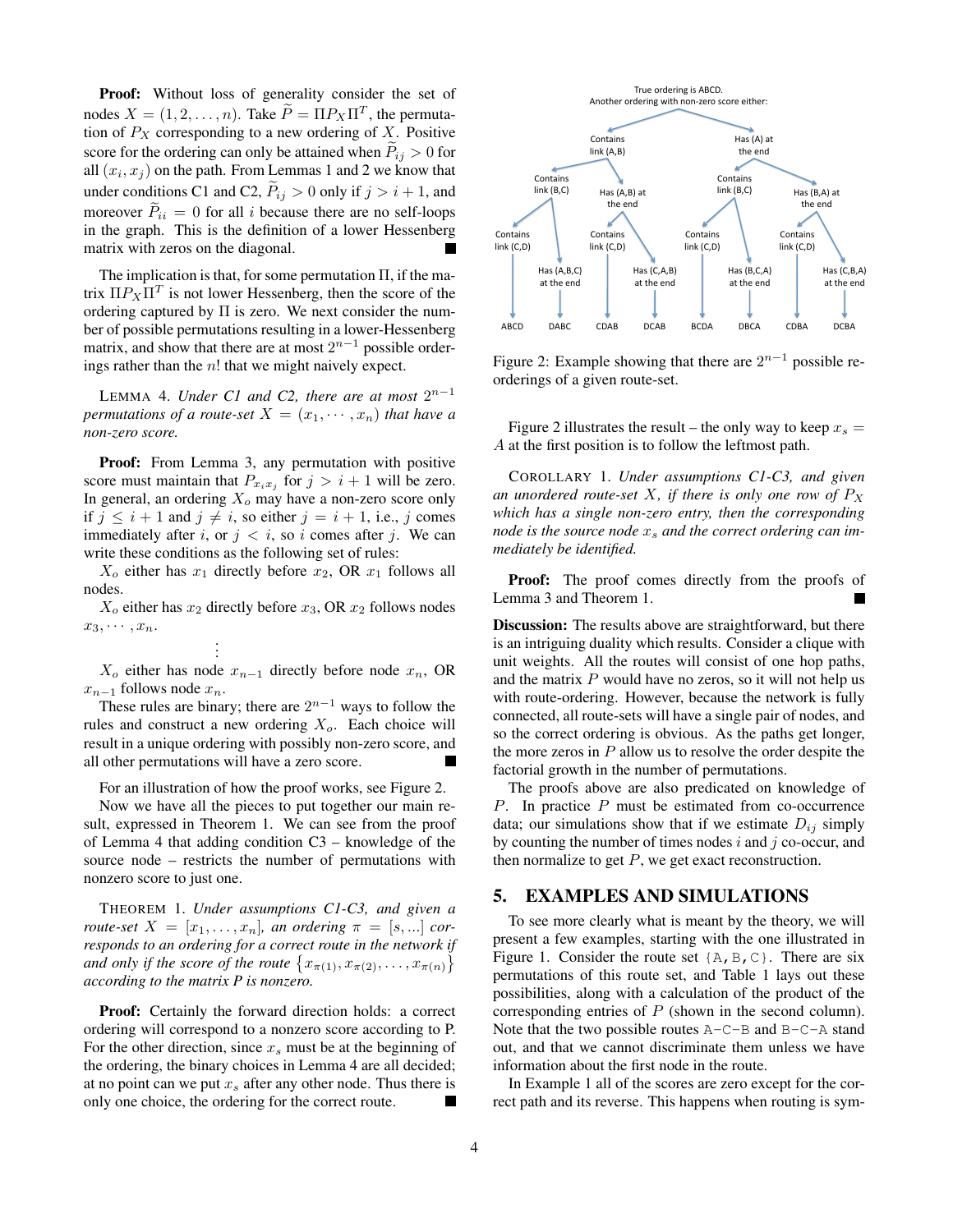|             | Score                |                          |  |  |  |  |  |  |
|-------------|----------------------|--------------------------|--|--|--|--|--|--|
| Ordering    | Example 1            | Example 2                |  |  |  |  |  |  |
| $A-B-C$     | $0 \times 1 = 0$     | $0 \times 1/4 = 0$       |  |  |  |  |  |  |
| $A-C-B$     | $1 \times 1/2 = 1/2$ | $3/7 \times 4/7 = 12/49$ |  |  |  |  |  |  |
| $B - A - C$ | $0\times 1=0$        | $3/4 \times 3/7 = 9/28$  |  |  |  |  |  |  |
| $B - C - A$ | $1 \times 1/2 = 1/2$ | $1/4 \times 3/7 = 3/28$  |  |  |  |  |  |  |
| $C - A - B$ | $1/2 \times 0 = 0$   | $3/7 \times 0 = 0$       |  |  |  |  |  |  |
| $C-B-A$     | $1/2 \times 0 = 0$   | $4/7 \times 3/4 = 3/7$   |  |  |  |  |  |  |

Table 1: The score calculations of the different orderings of the route set  $\{A, B, C\}$  for Examples 1 and 2.

metric. Other paths use links that are never seen in the real network. Nested routing policies that don't have multiple equal-cost paths will select a tree of routes from a particular source, and so regardless of the degree of connectivity of the network, the link-count matrix for a particular route should be sparse (having  $N - 1$  non-zero entries for an  $N \times N$  matrix), and in fact will be sparse in such a way that the scores of other orderings will be zero.



Figure 3: Example network 2, with asymmetric weights (and hence asymmetric routes).

If the routing weights are not symmetric, many more possible orderings will have positive score, without information about the source node. In fact, the permutation with highest score is not necessarily the correct permutation. To see this, let us examine Example 2 shown in Figure 3.

The link count matrix and transition matrix are as follows:

$$
D = \begin{pmatrix} 0 & 0 & 6 & 4 & 4 \\ 3 & 0 & 1 & 0 & 0 \\ 3 & 4 & 0 & 0 & 0 \\ 4 & 0 & 0 & 0 & 0 \\ 4 & 0 & 0 & 0 & 0 \end{pmatrix}
$$

$$
P = \begin{pmatrix} 0 & 0 & 3/7 & 4/14 & 4/14 \\ 3/4 & 0 & 1/4 & 0 & 0 \\ 3/7 & 4/7 & 0 & 0 & 0 \\ 1 & 0 & 0 & 0 & 0 & 0 \\ 1 & 0 & 0 & 0 & 0 & 0 \end{pmatrix}
$$

The resulting scores for the co-occurrence  ${A, B, C}$  are shown in the third column of Table 1. Note that now the most likely route for route-set  ${A, B, C}$  is C-B-A, which does not occur at all in this network. Note that the critical feature of this example which pushes the score of a nonexistent route above the scores of real routes is the asymmetry in the routes along with a heavily traversed link from B-A, which gives a high transition probability to B-A.

However again in this example, the only ordering with non-zero score which begins with the source node is the correct ordering. It is quite remarkable that this holds true in general.



Figure 4: Example 3 with multiple equal-cost paths: The route from A to C could go directly or it could go through B.

The existence of multiple equal-cost (MEC) paths in the network causes a problem for us, and we see why in Figure 4. If the traffic was split evenly between the two equalcost paths, we would have

$$
D = \begin{pmatrix} 0 & 3 & 1 & 3 \\ 2 & 0 & 2 & 0 \\ 2 & 1 & 0 & 0 \\ 3 & 0 & 0 & 0 \end{pmatrix}
$$

$$
P = \begin{pmatrix} 0 & 3/7 & 1/7 & 3/7 \\ 1/2 & 0 & 1/2 & 0 \\ 2/3 & 1/3 & 0 & 0 \\ 1 & 0 & 0 & 0 \end{pmatrix}.
$$

If the co-occurrence were  ${A, B, C}$ , we can see that no permutation of this submatrix gives a lower Hessenberg matrix. Not only that, but the most likely ordering would be C-A-B with score  $2/3 \times 3/7 = 2/7$ , as opposed to the correct A-B-C, which has score  $3/7 \times 1/2 = 3/14$ .

#### 5.1 Simulation Results

These simulations show how well NICO can do in topology identification, using the true transition matrix  $P$  and also using an estimate of P based on empirical frequencies of cooccurrence. These unexpectedly accurate results were our motivation for developing the theory in Section 4.

Figure 5 shows the results on Rocketfuel topology 1239, with 33 nodes and 130 links, and Figure 6 shows the results on Rocketfuel topology 701, with 48 nodes and 368 links. All destination nodes are probed, and the results are shown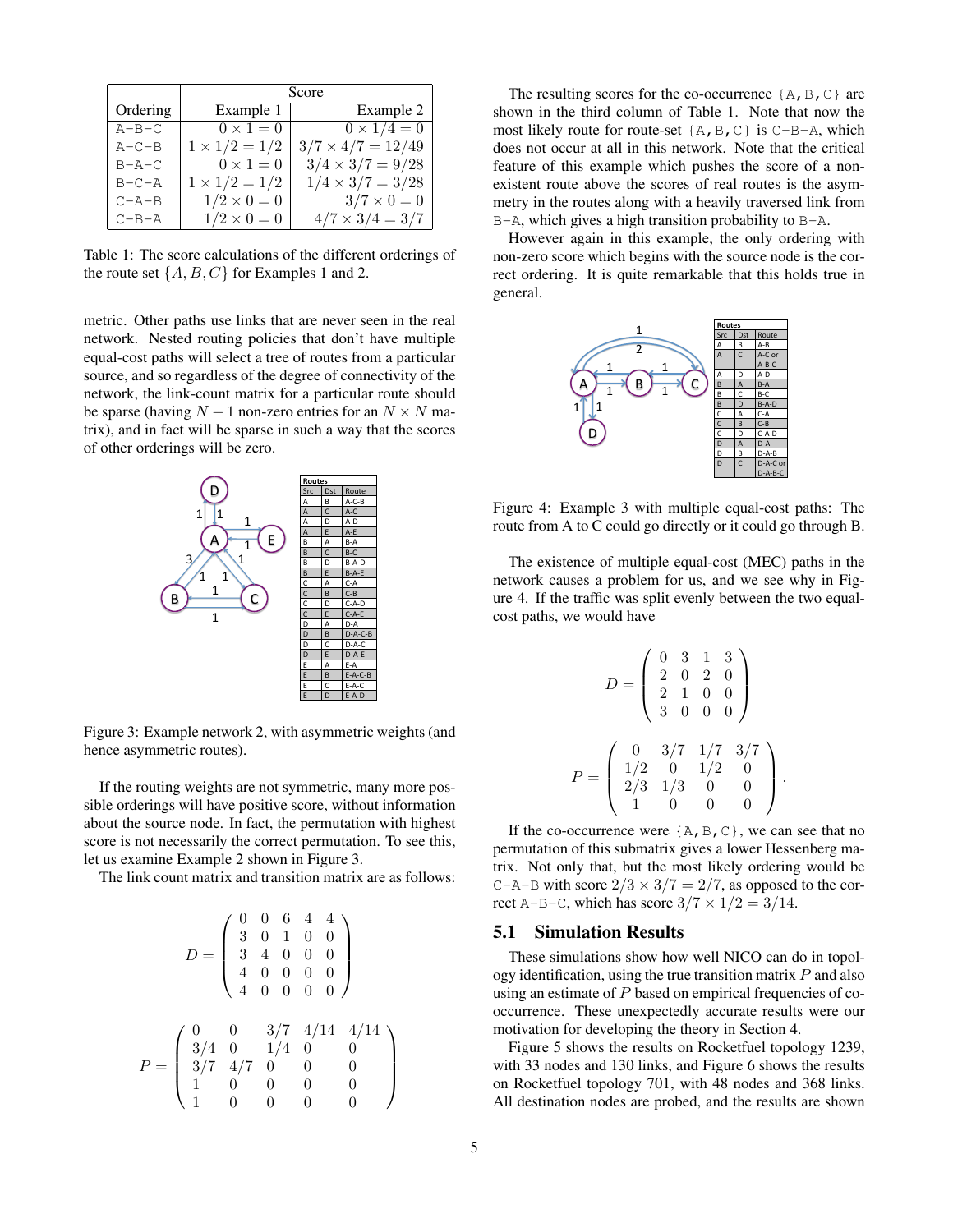

Figure 5: A Rocketfuel topology with average degree  $\approx$  4. On the left with fewer sources, some links that are simply not measured; the curve for the correct ordering shows the best possible result.



Figure 6: A Rocketfuel topology with average degree  $\approx 8$ .

as we increase the number of source nodes, thus increasing the number of measurements.

We plotted a curve for the oracle case when the correct path orderings are known; this is the best case. Even the best method cannot see the entire network when some links are not probed; thus there are errors even in the best case. The other two curves are using an empirical estimate of  $P$  calculated directly from the co-occurrence frequencies: the entry  $D_{ij}$  was found by counting the number of times nodes i and  $j$  showed up together in a route-set, and then  $P$  is the normalized version of  $D$  as usual. We used this empirical estimate of  $P$  along with knowledge of the source only, and then we used it along with knowledge of both the source and destination. In the former case, we saw mistakes in the ordering of end nodes; this actually results in fewer missed links but many more false alarms. In the latter case, we achieved the best possible reconstruction of the network.

We show results for eight Rocketfuel topologies in Table 2, 3, and 4. When the true  $P$  is used, as described in the proofs, as expected we get the best possible performance. Also when the estimate of  $P$  is used, the results are perfect except for a few false alarms when only the source is known.

Table 2 shows the results when all nodes are used as source probing nodes, and Table 4 when half the nodes are used as source probing nodes. The results are the same even when only two sources are used to probe as in Table 3: All methods reach the best possible performance<sup>2</sup> except for the method which uses the empirical  $P$  and the source only; this is also illustrated in Figures 5 and 6.

| Rocketfuel | True P |   | Src only |   | Src&Dst |   |
|------------|--------|---|----------|---|---------|---|
| Topology#  | FA     | М | FA       | M | FA      | М |
| 1239       | 0      | 0 | 0.75     | 0 | 0       |   |
| 7018       | 0      | 0 | 2.80     | 0 | 0       |   |
| 70181      | 0      | 0 | 2.61     | 0 | 0       |   |
| 3561       | 0      | 0 | 2.05     | 0 | 0       |   |
|            | 0      | 0 | 0.19     | 0 | 0       |   |
| 701        | 0      | 0 | 2.24     | 0 | 0       |   |
| 2914       | 0      | 0 | 0.93     | 0 | 0       |   |
| 3356       | 0      | 0 | 5.78     | 0 | 0       |   |

Table 2: Missing links (M) and false alarm (FA) links as a percentage of total links, when all source nodes were used for probing. Note the perfect reconstruction attained when either  $P$  is known or when the estimate of  $P$  is used along with the the source and destination node. A small number of false positives occur with the estimate of  $P$  when only the source is known.

|       |          | Best | True P |      | Src |      | Src&Dst  |      |
|-------|----------|------|--------|------|-----|------|----------|------|
| Topo# | FA       | М    | FA     | М    | FA  | М    | FA       | M    |
| 1239  | $\theta$ | 14.8 | 0      | 14.8 | 1.5 | 13.5 | $\theta$ | 14.8 |
| 7018  | 0        | 16.7 | 0      | 16.7 | 2.9 | 14.8 | 0        | 16.7 |
| 70181 | 0        | 15.6 | 0      | 15.6 | 2.5 | 14.1 | 0        | 15.6 |
| 3561  | 0        | 94.7 | 0      | 94.7 | 4.5 | 92.4 | 0        | 94.7 |
|       | 0        | 7.7  | 0      | 7.7  | 1.5 | 7.2  | 0        | 7.7  |
| 701   | 0        | 56.2 | 0      | 56.2 | 2.3 | 55.2 | 0        | 56.2 |
| 2914  | 0        | 20.9 | 0      | 20.9 | 4.0 | 18.7 | 0        | 20.9 |
| 3356  | 0        | 87.9 | 0      | 87.9 | 3.2 | 87.3 | 0        | 87.9 |

Table 3: Link misses and false alarms as a percentage of total links, when only two source nodes were used for probing.

#### 5.2 The Misbehaving Router

Theorem 1 is a necessary and sufficient condition, and thus can be applied to detect malicious or misconfigured routers. If a router announces an ordered route-set, using P we can identify whether that route is a proper route.

However, inherent in the definition of "route-set" is another condition that the route-set or co-occurrence observa-

<sup>&</sup>lt;sup>2</sup>When we probe from fewer starting nodes, there are missed links even in the best case simply because they are not measured.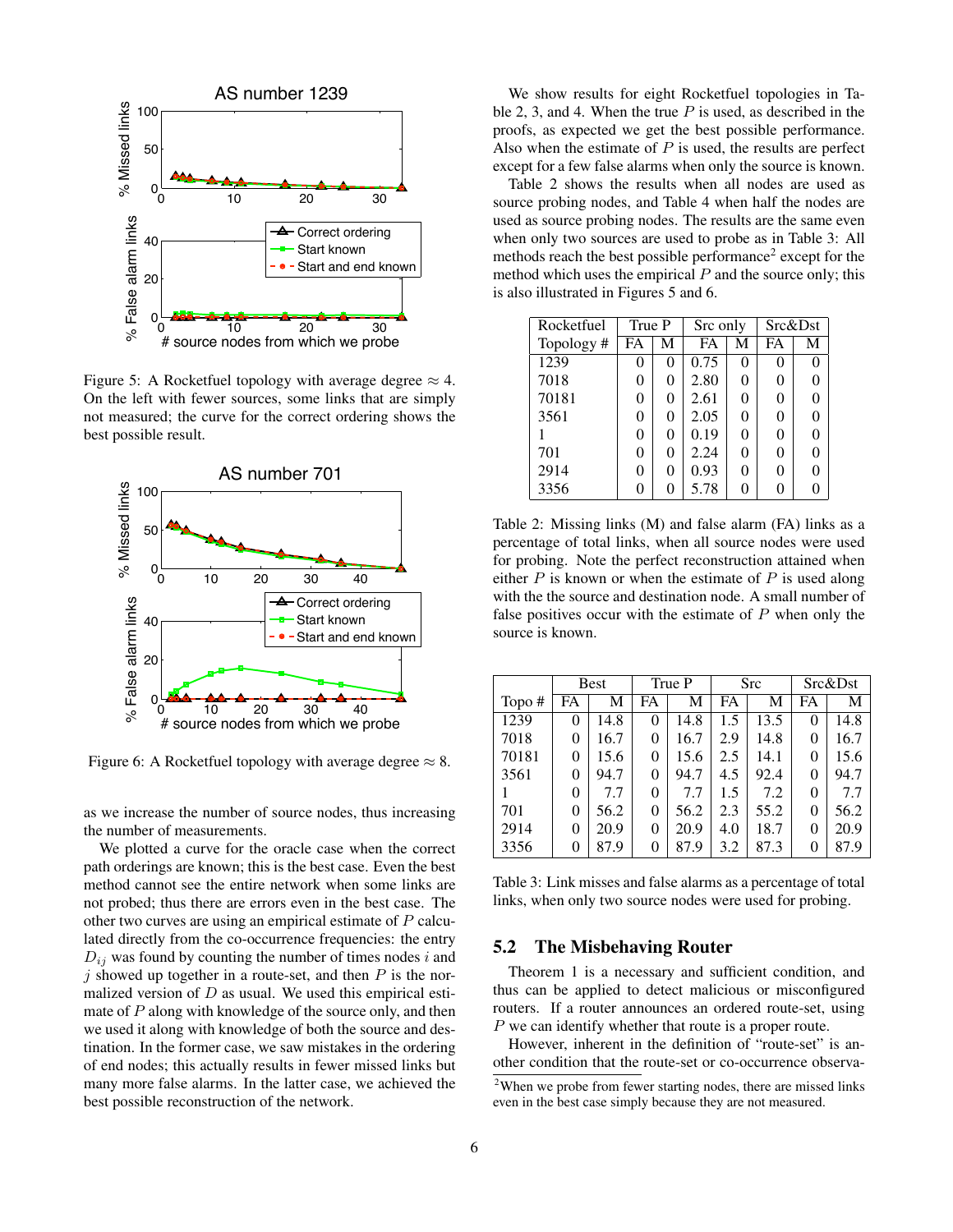|       |    | Best | True P |      | Src  |      | Src&Dst        |      |
|-------|----|------|--------|------|------|------|----------------|------|
| Topo# | FA | М    | FA     | М    | FA   | М    | FA             | М    |
| 1239  | 0  | 3.66 | 0      | 3.66 | 1.1  | 3.1  | 0.1            | 3.68 |
| 7018  | 0  | 5.6  | 0      | 5.6  | 2.5  | 4.4  | 0              | 5.6  |
| 70181 | 0  | 5.1  | 0      | 5.1  | 2.5  | 4.0  | 0              | 5.1  |
| 3561  | 0  | 35.4 | 0      | 35.4 | 7.4  | 33.7 | $\overline{0}$ | 35.4 |
|       | 0  | 2.7  | 0      | 2.7  | 0.6  | 2.4  | 0              | 2.7  |
| 701   | 0  | 17.7 | 0      | 17.7 | 13.0 | 15.6 | 0              | 17.7 |
| 2914  | 0  | 5.4  | 0      | 5.4  | 1.6  | 4.6  | 0              | 5.4  |
| 3356  | 0  | 40.0 | 0      | 40.0 | 5.6  | 39.0 | 0              | 40.0 |

Table 4: Link misses and false alarms as a percentage of total links, when half the source nodes were used for probing.

tion is made up of nodes that participated in the routing of a single packet. That is, the nodes in the route-set make up a real route. If the misbehaving router is clever and *concatenates* proper routes in a particular way such that the overall route is not a true route but each individual hop is legitimate, then the lack of the lower Hessenberg property of the permuted  $P$  might not identify this as a bad route. Obviously a misconfigured router will not be trying specifically to give such a route, but a malicious router might. How clever must the router be for this to happen?

For the Rocketfuel topologies we used before, we enumerated all possible 3, 4, and 5-node route-sets, including ones that do not consist of nodes in any real path. We calculated the score according to the true matrix  $P$ . If the score was non-zero, we can only assume this is a correct route; if it was in fact an incorrect route, the announcement of this route by a malicious router would go undetected.

In the rightmost section of Table 5 we can see that misbehaving routers have very few choices for false routes if they want to go undetected. The percentage of 4-node routes that would go undetected is always below 4%, even for a topology with high node degree. When we get to 5-node routes, the number is only 1.5% for a topology with high node degree. A misconfigured router would therefore be highly unlikely to report a bad route that could not be detected; a malicious router would be severely restricted in the route announcements it could make without being detected.

# 6. CONCLUSION

Network inference from co-occurrence measurements, using maximum likelihood and a Markov random walk model for routing, results in perfect reconstruction of shortest-path topologies. We have provided a thorough foundation for further study of the connection between a Markov random walk routing model and real routes resulting from nested routing policies. The connection is surprising but fundamental, and will lead to improved network measurement analysis.

## 7. REFERENCES

[1] Python routing toolkit ('pyrt').

http://ipmon.sprintlabs.com/pyrt/.

| Rocketfuel | Average | Percent Wrongly Permitted |        |        |  |  |  |  |
|------------|---------|---------------------------|--------|--------|--|--|--|--|
| Topology#  | degree  | 3-node                    | 4-node | 5-node |  |  |  |  |
| 1239       | 3.94    | 0.75                      | 0.19   | 0.03   |  |  |  |  |
| 7018       | 3.89    | 0.80                      | 0.21   | 0.03   |  |  |  |  |
| 70181      | 4.00    | 1.04                      | 0.30   | 0.05   |  |  |  |  |
| 3561       | 10.03   | 4.66                      | 1.56   | 0.46   |  |  |  |  |
|            | 3.08    | 0.64                      | 0.13   | 0.02   |  |  |  |  |
| 701        | 7.67    | 3.82                      | 1.39   | 0.40   |  |  |  |  |
| 2914       | 3.74    | 0.27                      | 0.05   | 0.01   |  |  |  |  |
| 3356       | 11.65   | 10.12                     | 3.87   | 1.46   |  |  |  |  |

Table 5: Percent of all possible 3-, 4-, and 5-node cooccurrences that result in a route being permitted when it is not a true route in the network. A misconfigured router would be unlikely to accidentally report such a route, and the behavior of a malicious router would be severely restricted.

- [2] Ripe NCC: routing information service. http://www.ripe.net/projects/ris/.
- [3] University of Oregon Route Views Archive Project. www.routeviews.org.
- [4] http://www.bgpexpert.com/ archive2002q4.php, 28th August 2002.
- [5] AT&T network outage. Nanog mailing list: http://www.merit.edu/mail.archives/ nanog/2002-08/msg00993.html, 28th August 2002.
- [6] Brice Augustin, Timur Friedman, Marie Curie, and Renata Teixeira. Measuring load-balanced paths in the Internet. In *ACM SIGCOMM Internet Measurement Conference*, San Diego, CA, USA, October 2007.
- [7] Randy Bush, Olaf Maennel, Matthew Roughan, and Steve Uhlig. Internet optometry: assessing the broken glasses in Internet reachability. In *ACM SIGCOMM Internet Measurement Conference*, pages 242–253, New York, NY, USA, 2009. ACM.
- [8] CAIDA. Skitter. http://www.caida.org/ tools/measurement/skitter/.
- [9] Hyunseok Chang, Sugih Jamin, and Walter Willinger. Inferring AS-level Internet Topology From Router-Level Path Traces. In *Proc. of SPIE*, 2001.
- [10] Nicholas Duffield, Joseph Horowitz, Francesco Lo Presti, and Don Towsley. Multicast Topology Inference From Measured End-To-End Loss. *IEEE Transactions on Information Theory*, 48(1):26–45, January 2002.
- [11] Nicholas Duffield, Francesco Lo Presti, Vern Paxson, and Don Towsley. Network loss tomography using striped unicast probes. *IEEE Transactions on Networking*, 14(4):697–710, 2006.
- [12] Anja Feldmann, Albert Greenberg, Carsten Lund, Nick Reingold, and Jennifer Rexford. Netscope: Traffic engineering for IP networks. *IEEE Network Magazine*, pages 11–19, March/April 2000.
- [13] Anja Feldmann and Jennifer Rexford. IP network configuration for intradomain traffic engineering.